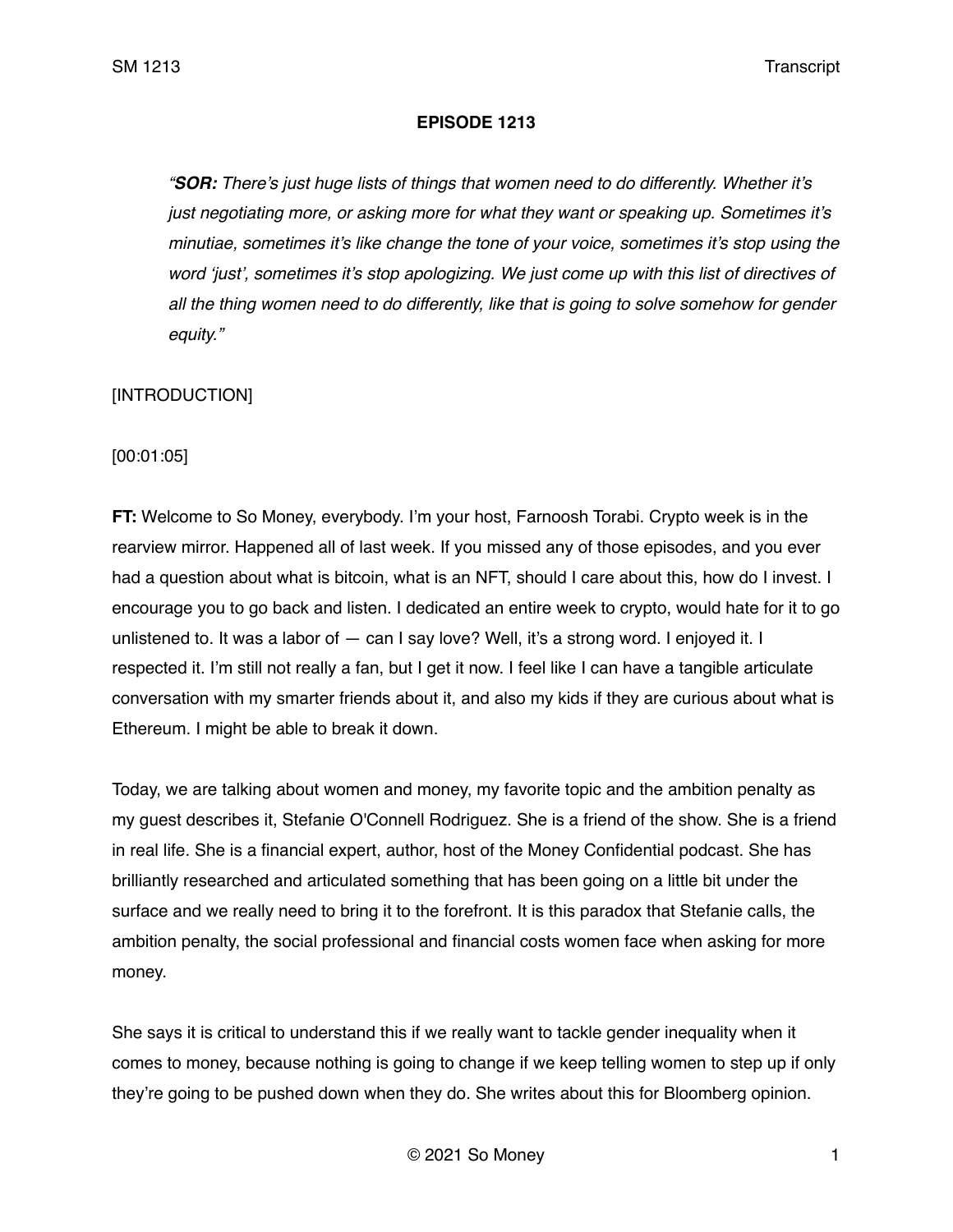You can read the entire article now at bloomberg.com. But I want to bring her on the show to really talk about the genesis for this. She's been working on this thesis for many years now. So glad that is finally coming to the masses. I think you'll like this one. Here's Stefanie O'Connell Rodriguez.

[INTERVIEW]

[00:03:06]

**FT:** Stefanie O'Connell Rodriguez, welcome back to So Money, my friend.

[00:03:09]

**SOR:** Yeah, it's been a minute. I'm excited to be back. But you are on my podcast recently.

[00:03:13]

**FT:** Yes, congratulations. Let's talk about your podcast for just a quick minute.

[00:03:18]

**SOR:** Sure.

[00:03:18]

**FT:** It's the real simple Money Confidential podcast. You had an epic first season. How is it going?

[00:03:26]

**SOR:** It's so great. What I've been really enjoying is that the format of the podcast starts with a listener interview, so we're really talking to somebody who's going through the money situation or asking the question live on air. We talk for like 15 minutes, but that's like the finished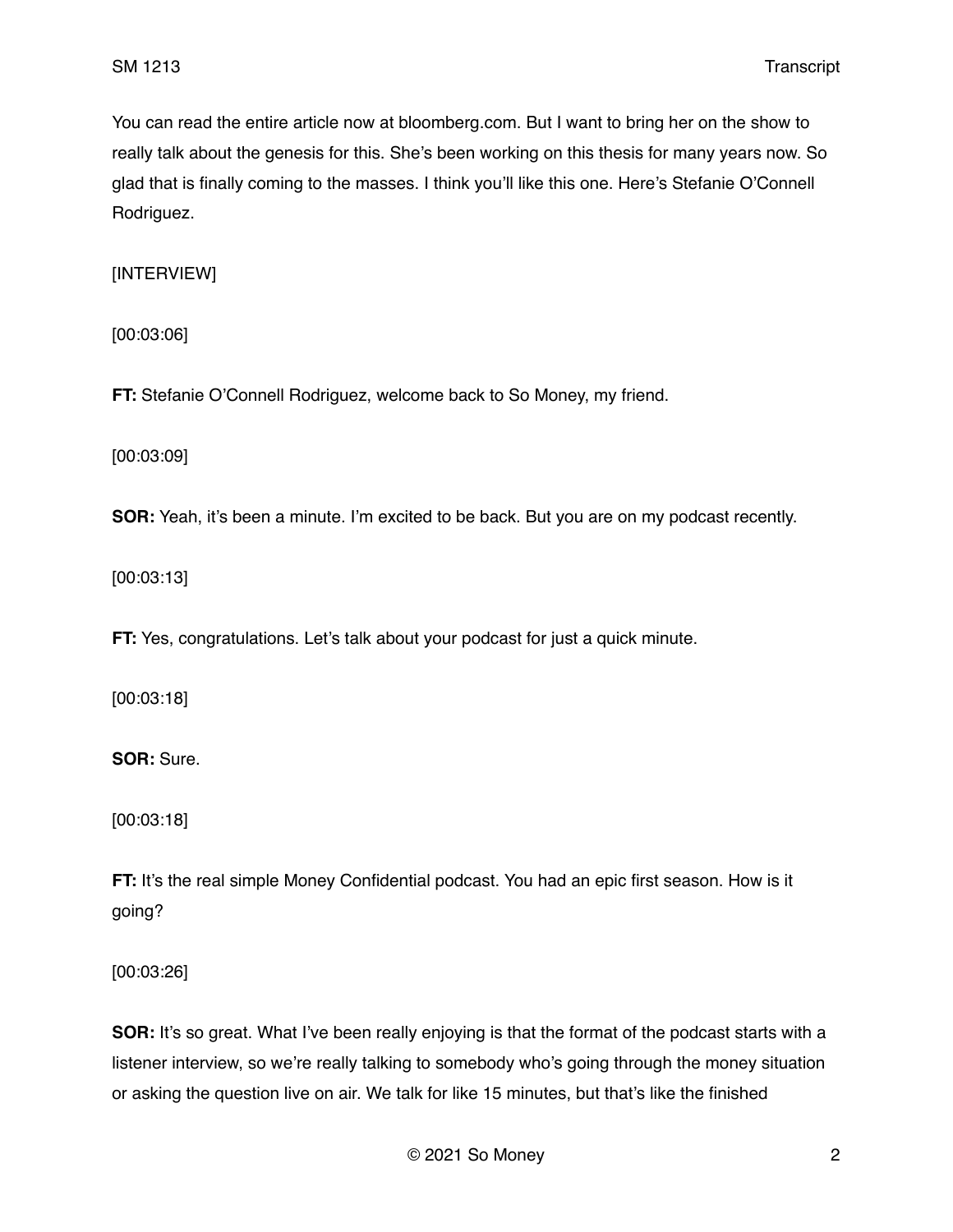framework and we actually talk for like 30 to 45 minutes. It gives us an opportunity to like really flesh out what's behind the simplified question. You start with somebody who's like, "Oh! How do I balance investing with paying off debt?" But then when you talk for 45 minutes, you wind up getting that, "Well, my debt is from my divorce, and my husband wound up taking part of my house, and I wasn't anticipating that. Now, there's all of this emotion around dealing with the debt, even thinking about it." I'm just like, "Man, it's so powerful to talk about."

[00:04:22]

**FT:** It's not a money throw anymore.

### [00:04:23]

**SOR:** It isn't. It really isn't. I mean, you've been on the show Farnoosh. We talked about what happens — obviously, like your book, when your partner makes more money than you. You and I were just like talking about our feelings.

### [00:04:36]

**FT:** Yes, I know. But it transitions as well to talking about why I wanted to have you back on the show, which is the ambition penalty that you have identified so brilliantly and written about for Bloomberg Opinion. I know this is something that you have been touting for a while now. It's really nice to see that it's gone viral, actually. I see it everywhere. It's trending on Twitter. It reminds me of when I was writing my book, *When She Makes More,* that I experience it in a couple ways in my writing, the ambition penalty. I'll have you explain it in just a second.

But like it really resonated with me because on the one hand, I wanted to write a book called *When She Makes More* and write it for women, because I felt like we are being penalized for doing all the things that we thought we needed to do or should do to be empowered and successful. Which is, get an education, get a higher education, ask for the raise, make more money. Then we arrived, let's say in our relationships making more than our partner to our credit partly in some cases and yet we felt like this was not a badge of honor. We were being penalized by society, by the traditions of marriage, and culture and all of that.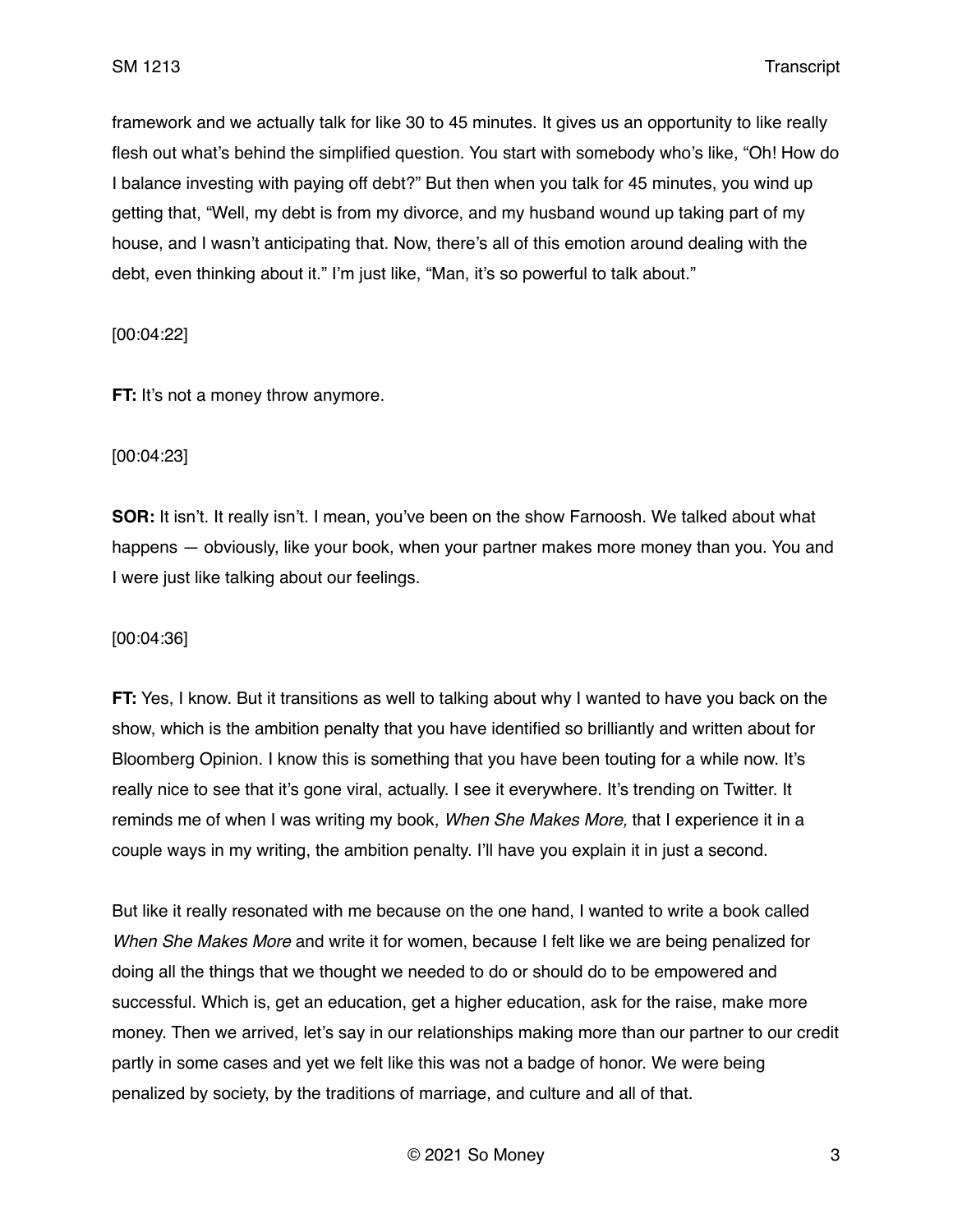Then, Stefanie, when I released the book, I got some feedback from some feminists' editors who were like, "Why are you telling women what to do about this problem?" Because the subtitle was *10 Rules for Breadwinning Women.* It was really meant to be a book for couples. I would love for men to read this book too. But it was the women who are coming to me with the questions. I wanted to write a book for them, so I feel like I'm caught in the middle of this ambition penalty as guilty a bit in terms of writing content for women. I have been that person that's like, "You need to ask more money. You need to be more ambitious —" telling the women what to do.

But you bring up a really important point, which is that there's more to this than what we are discussing, which is — it should not all fall on the shoulders of women to solve this problem of maybe not being "financially successful." But tell us in your own words what the ambition penalty is.

## [00:06:51]

**SOR:** Sure. Well, think first of all, I would just say they we all do this. I do it. It's not an individual thing that like, "You're perpetrating the ambition penalty or you're blaming women." This is a bigger, cultural structural thing. What this is, the ambition penalty is, is basically this idea that what we have told women to do to close gaps in terms of gender wealth, gender leadership, trying to see more representation in positions of power is, there's just huge list of things that women need to do differently. Whether it's just negotiating more, or asking more for what they want, or speaking up. Sometimes it's minutiae, sometimes it's like change the tone of your voice, sometimes it's stop using the word "just", sometimes it's stop apologizing. We just come up with this list of directives of all the thing women need to do differently, like that is going to solve somehow for gender equity.

What happens is, when women do these things, and in the piece, I used negotiation as an example. They face backlash for doing the very things we are instructing them to do because this isn't an individual problem, this is a larger, cultural issue in which when women exert influence and are in spaces that are not typically seen as appropriately feminine or they exhibit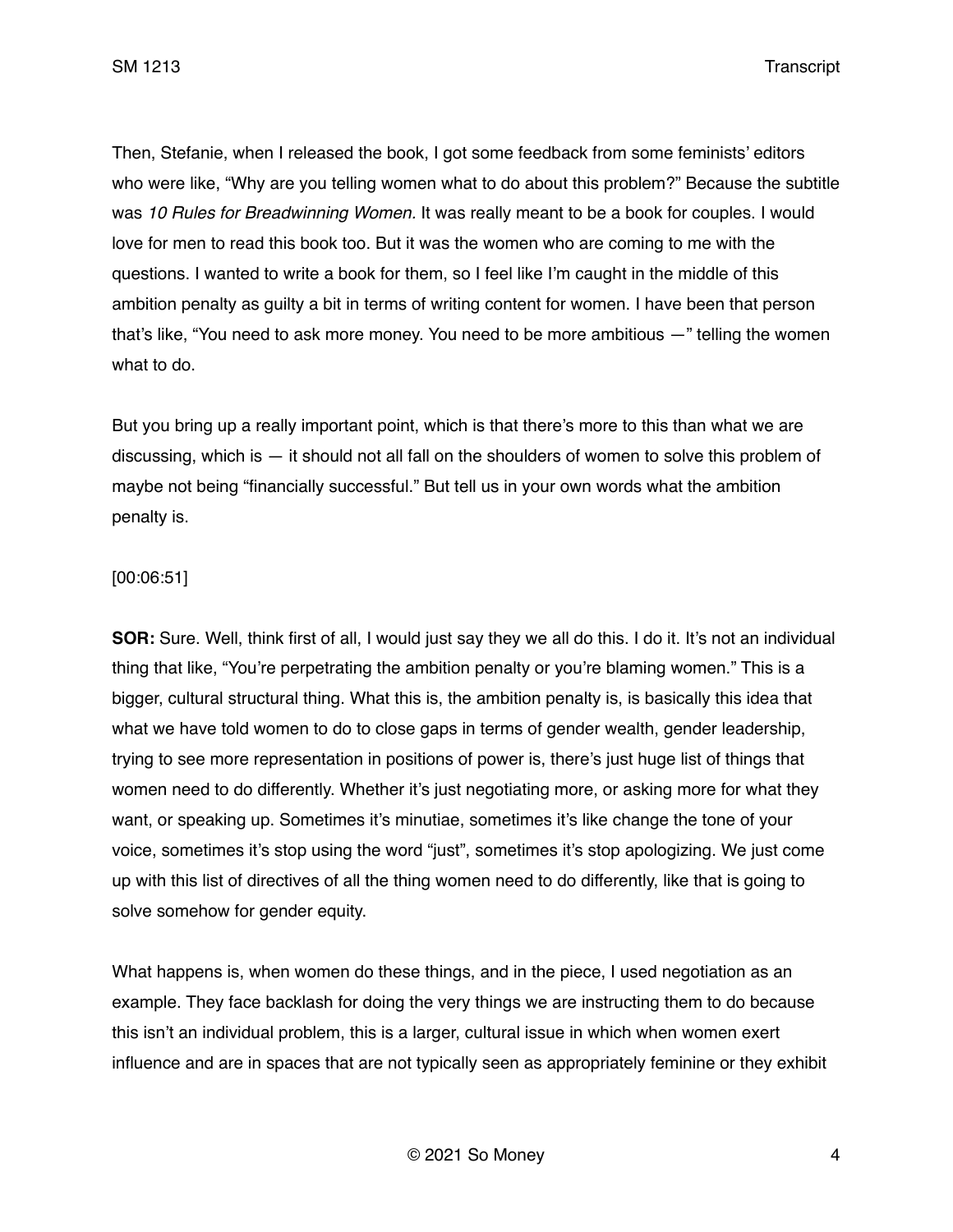behavior that isn't appropriately feminine, there is a backlash. The ambition penalty is the actual cost that women experience when that backlash happens.

In the piece, what I do is use the example of a woman negotiating her salary. What happens is, the job offer is rescinded. There is a clear cost to her of what happened when she negotiated. Now, this is not me saying stop negotiating your salary, not by any means. But what I'm challenging everyone to do myself included is when I do give advice on negotiation, I also have to do it with the recognition of the gender racial class, all the forms of bias that still plague the workplace. Otherwise, we are just setting people up to keep asking, and asking, and asking. But we're not getting a nuance to our advice in a way that's going to help them have a different outcome.

[00:09:31]

**FT:** How did you arrive at this aha?

[00:09:33]

**SOR:** A process. It's been a process. I, for the last like three years behind the scenes of everything I do online, I've been like researching like crazy. I don't know what really instigated it, but I think what I was seeing after the Clinton campaign and then in response to women in positions of power, especially in politics just because politics has been so central for the last four, five years. It's just, the vitriol that these women who were really exerting influence in a meaningful way in ways we haven't seen before, whether it was Hillary Clinton, or AOC, or Kamala. They were doing the things we always tell women to do to claim power and like goodness gracious the discourse around what they were getting in response.

I was like, "Okay. I think this actually ties to a lot of other things." I know in my own life; I was experiencing this more on the personal front as you kind of experienced and wrote about in your book. I just found at a certain point, as I was getting into my mid-30s, it felt like my ambition, because I'm a very ambitious person. It started to feel unacceptable in a lot of contexts. It is like, "Well, what's wrong with you that you don't want to  $-$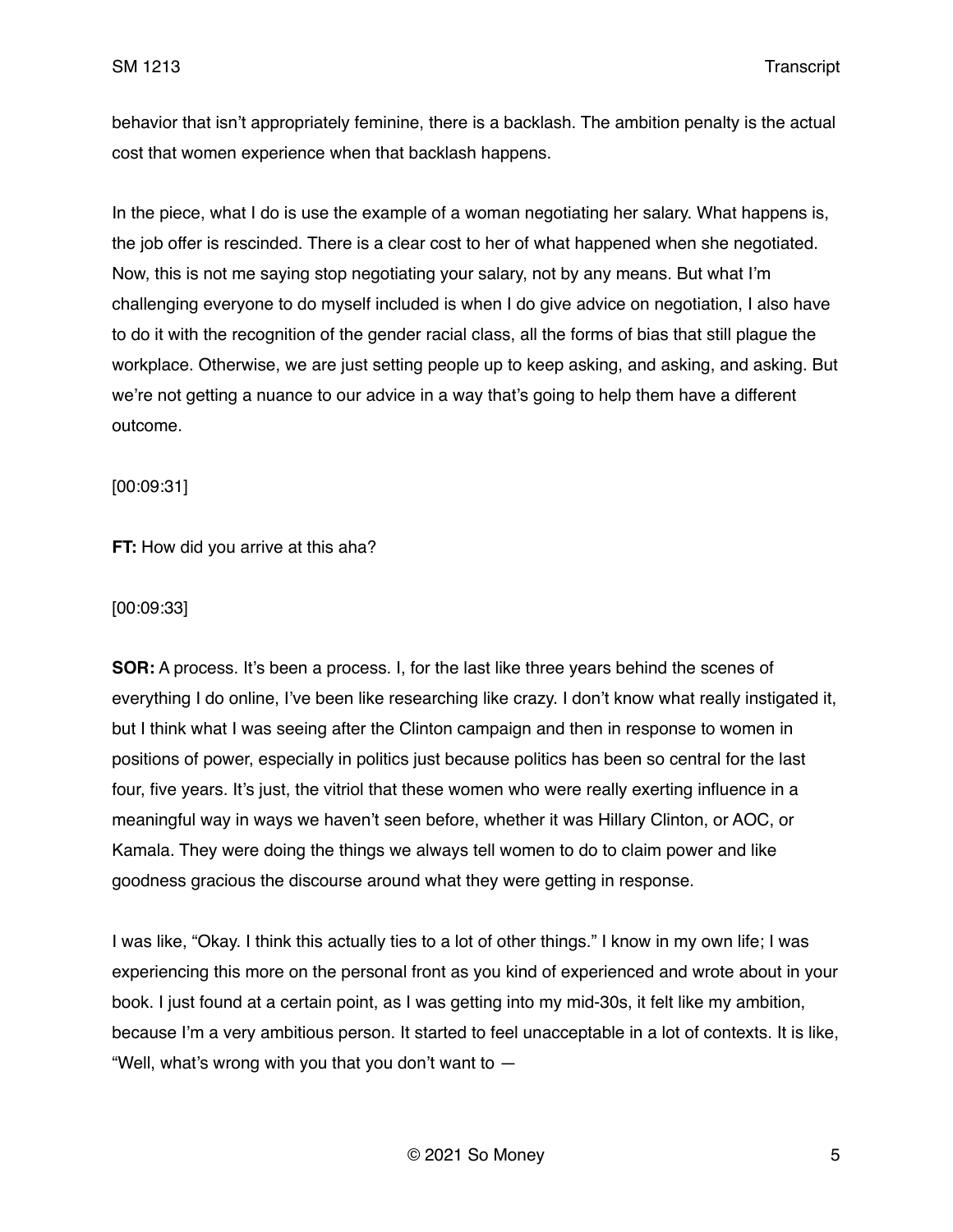[00:11:05]

**FT:** Just be happy with what you have.

[00:11:06]

**SOR:** Yeah.

[00:11:06]

**FT:** You have a lot. Be grateful.

[00:11:07]

**SOR:** Exactly. I was like, "Oh! I have a lot of goals, and I'm always pushing toward them and I very much identify with my career, and my work and I really love it." It's just shocking the amount of distaste that that elicits. Also, the fact that I'm talking about gaining financial power. What was really interesting as a starting to kind of like dig into what this feeling is, what's happening in on a macro level, in the news, in politics, and then what's happening in my own personal life. I'm like, "Where is this intersection? What is this?" Is what I'm seeing is, "Oh! There's this vast body of research, that just shows over and over again that when women exert power and are specifically making gains in areas that have been previously considered like male domains —

[00:12:00]

**FT:** Dominant.

[00:12:01]

**SOR:** Exactly. When we think about money, like it is historically male-dominated, right? That's when those backlashes come up more than anything else. They come up in the form of not just an issue of likability. I think sometimes this gets downplayed as, "Oh! She's just not likable,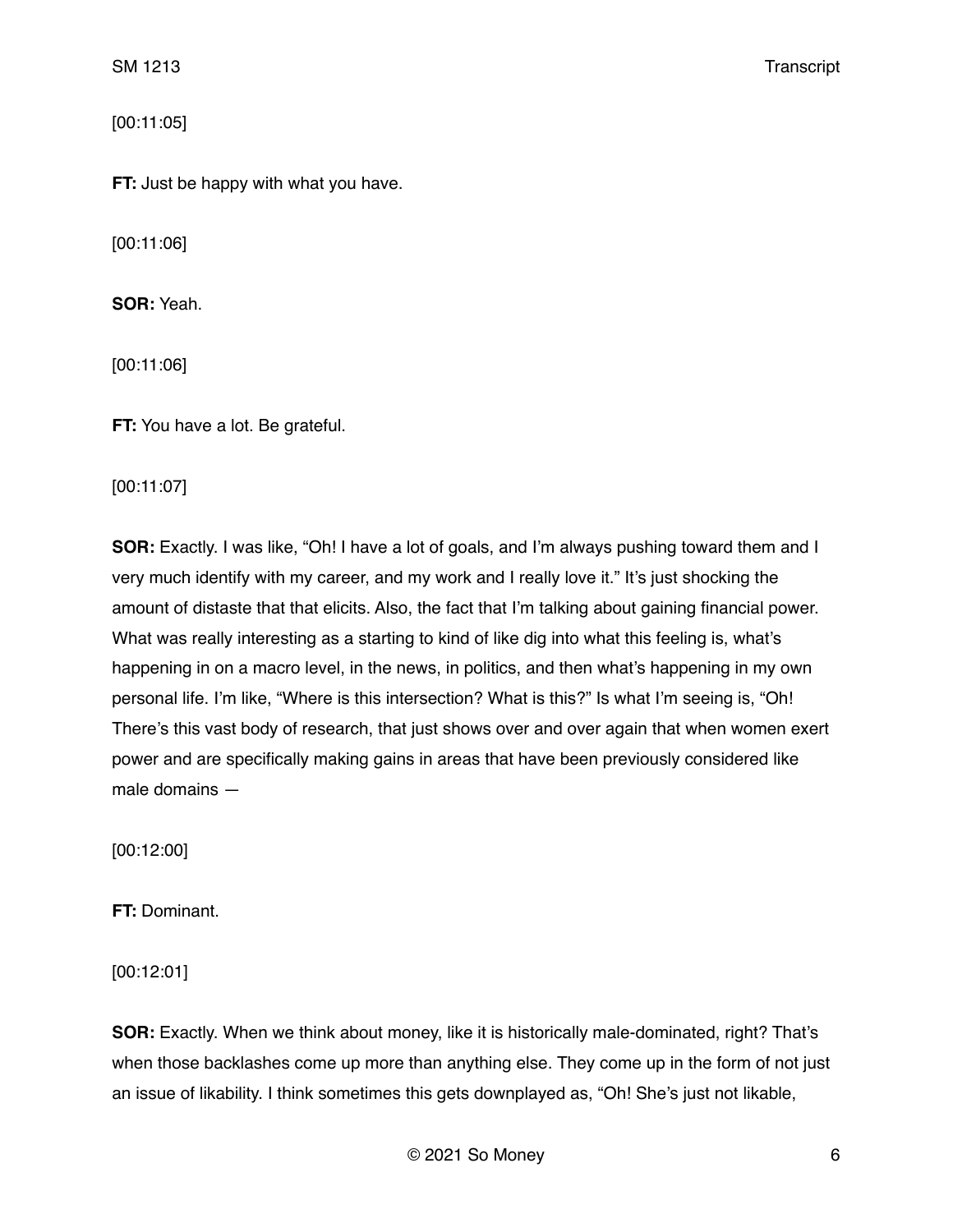she's just not a fit." I was like, "It's not just that. It's not just that backlash effect." There are tangible things that are happening here that are costing us money. An example I gave in the story, I gave the rescinded job offer example.

But then I found data that said, when women do negotiate, there are less likely to get the raises they ask for, which kind of contradicts this idea that just women aren't asking. When they do ask, they're still less likely to get what they ask for. I'm like, "Okay. There are real social, financial, professional and personal consequences when we are doing the things that we've been telling women to do.

## [00:13:03]

**FT:** It's so enraging, Stefanie and I encourage you to keep plowing through this research because I do think that this conversation is fresh, and it merits books, and a TED Talk I had talk and really, a lot more conversation. I want you to be at the forefront of this. You are so on it, but it's enraging. There was a big book that came out a couple of years ago, kind of around the time of the Clinton campaign as you talked about, as you described and me too, and the anger. When women voice their anger or they show their anger, which we're told not to do, but how it can be really an instrument for change and how historically has been an instrument for change.

I wonder if there is a bit of advice that may be in your column, it could have even been, be loud, talk about your anger." If you got a job offer taken away from you because you suspect it, because you were ambitious and you asked for more, people should know about that. That should not be kept to yourself.

### [00:14:10]

**SOR:** Yeah. It's so interesting, because when I — this actually being episode of Money Confidential where I got this story, speaking to the woman who negotiated the salary and had her job offer rescinded. I could see how hesitant she was to talk about it. But one thing that I had a little bit of assurance about is, while she was really hesitant to talk about it publicly, I think in part because like the fact is the world is really small, and especially within a given sector, we all know each other. Like she wasn't in my industry, but I know pretty much all the people in my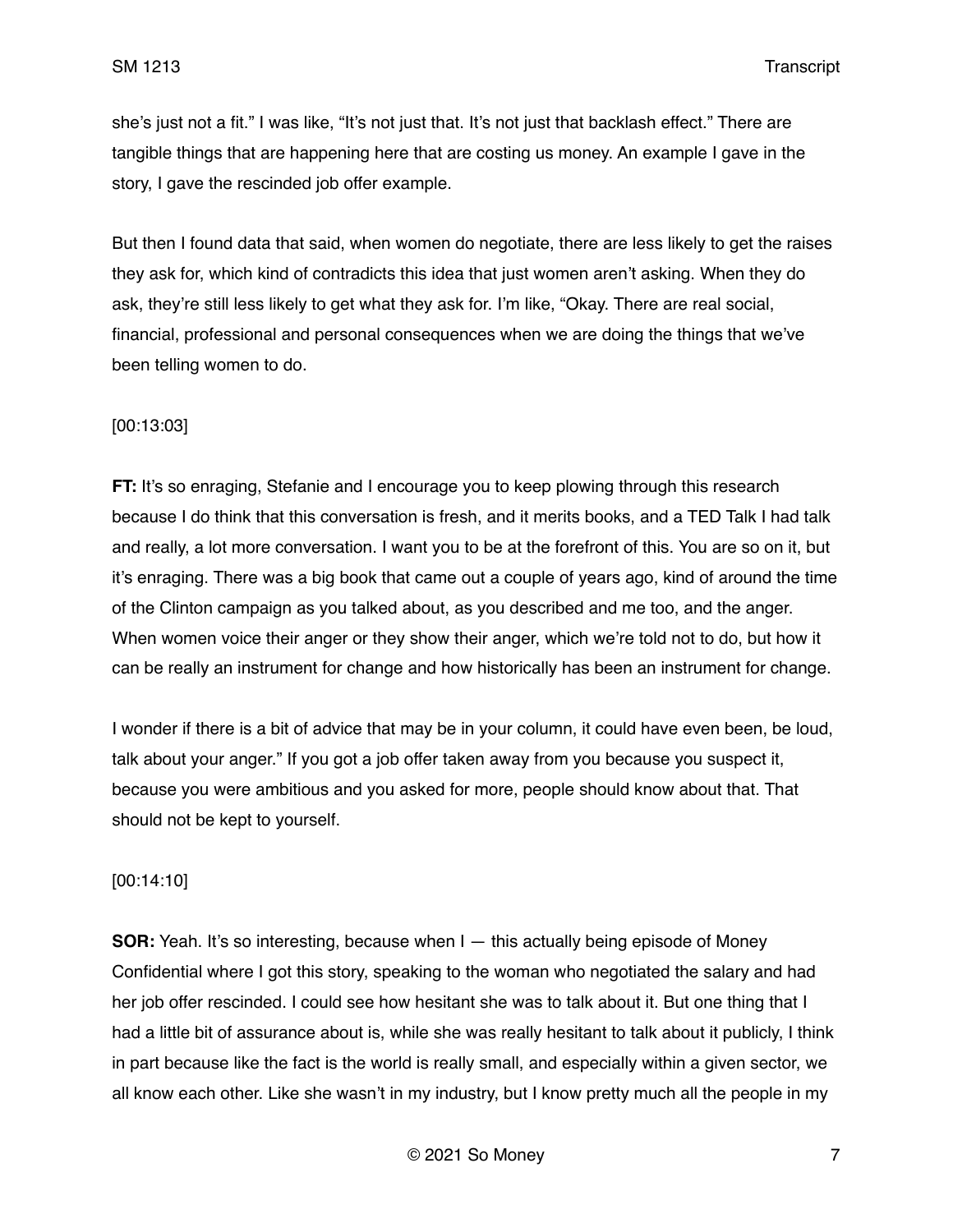industry and like word gets around. Sometimes that's really valuable and important, but sometimes it's really scary when you're going up against the people in power.

Unfortunately, like most of the people in power to this day our white men. These systems were created for and by then, and it's still really scary if you had a bad experience to say anything, because they still control all the levers. It's really unfortunate. But what I was really feeling good about was the fact that she said, she feels scared, but she's starting to talk about it even on my podcast anonymously, but I think just sharing the story was important. But then also sharing with trusted colleagues slowly. What was enraging even more was that she had three other girlfriends have the same thing happened to them. Because when I initially heard the story, I was like, "This isn't an anomaly, like this is  $-$ " I can't even believe that this happened.

### [00:15:50]

**FT:** Or it sounds like, it happened to my mother in the '90s. She took my father's advice and went and asked for a raise at work, and instead, they laid her off. She was traumatized and would even tell me like, "Don't push your luck, Farnoosh." Because she had experienced what you're basically describing. I just thought that we had come further along and yet, here we are.

### [00:16:17]

**SOR:** Me too. I think the research and the stories, even since this article was published a week ago, the stories I've gotten continue to shock me. The fact that in 2021, the amount of people who have had not necessarily this experience, but whether it's a rescinded job offer, or a layoff, or somebody saying, "If you keep talking like that, I don't know what your future is at this company." This is still happening and it's happening in force. In a lot of ways, I think this kind of penalty is even more insidious in some ways than outright sexism.

My mom is always like, "Wow! It's so much better now." I'm like, "Yes, in many ways it is." Obviously, sexual harassment happens all the time that's why we have the Me Too movement. But I feel like there is a little bit more of just an understanding that I'm not going to be so explicit with my sexism, or my racism, or my bias and discrimination in the workplace. But I think what this thing, this penalty is all about is like, identifying the ways in which that stuff has kind of been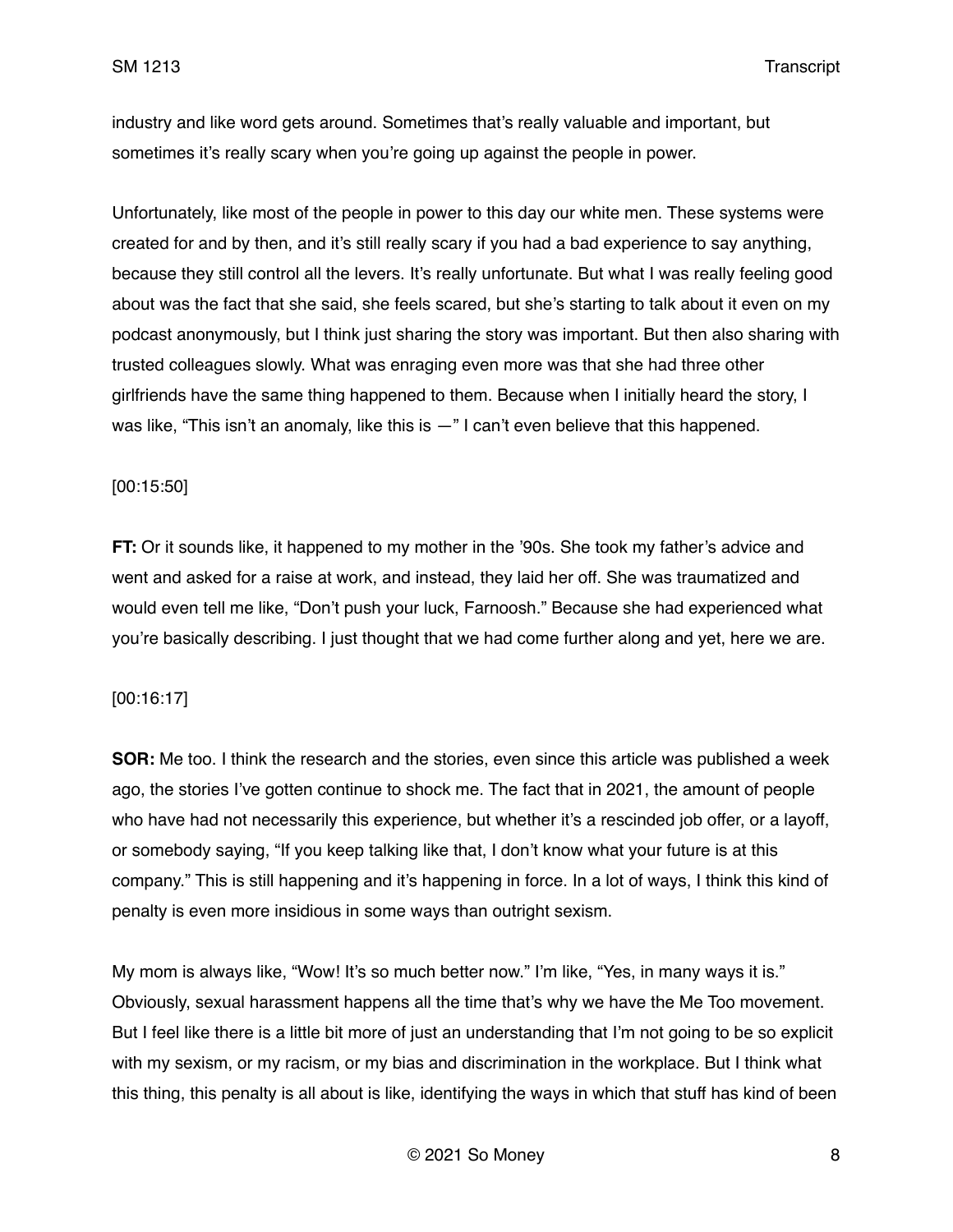couched into acceptable phrases, like you're not really a fit here or you're not really committed to our mission. Like it doesn't feel like you care about our company and our values.

What that does I think is even more distractive, because in the story, on money confidential when I was speaking to this woman who had the rescinded job offer is she came away from that experience saying, "It wasn't that the worst they could say is no. It was much worse. They rescinded my job. They made me feel like I they were gas lighting me, that I don't have the skills and experience that I do. That I'm not qualified for this position. That I'm not committed to my work."

Now, she's kind of carrying this workplace trauma that she at 26 will be carrying with her and she has to really do some work to repair, to move forwards. One thing was interesting, she said, "I have all this imposter syndrome. I never had that before." We always as women are like, "You know, I'm dealing with my imposter syndrome, because like I'm a woman, like that's what women have." But actually, it's a response to the experience of all of these little things that have happened to us over the course of our education, in our homes, in our careers, in the workplace, et cetera.

### [00:18:38]

**FT:** Can I just also point out that a lot of this blaming has been from women too. It's women against women. The men aren't saying like, "Oh! Stop using the word just in your emails." I'm sorry, but in my Instagram feed, every day, there's some women empowerment Instagramer that I follow, whether it's girl boss or some of the others, which I like a lot of their content. But sometimes, I kind of role my eyes when they show me these videos, like these TikToks of how to rewrite your email. How about just be you?

My reaction to this has always been, because I'm very familiar with all these studies, right? There's backlash. Do you think that part of the reason why women are looked upon, maybe negatively when they ask for raise? By the way, I think that same studies that men also like it's not like a men asked for raise and the boss is like, "Go you!" It's still like, "Ugh!" But the women get a little bit more of that eye roll from their boss. I sort of feel like it's because, part of it is because not more women are doing it. It's still this outlier thing. Whereas imagine, you work in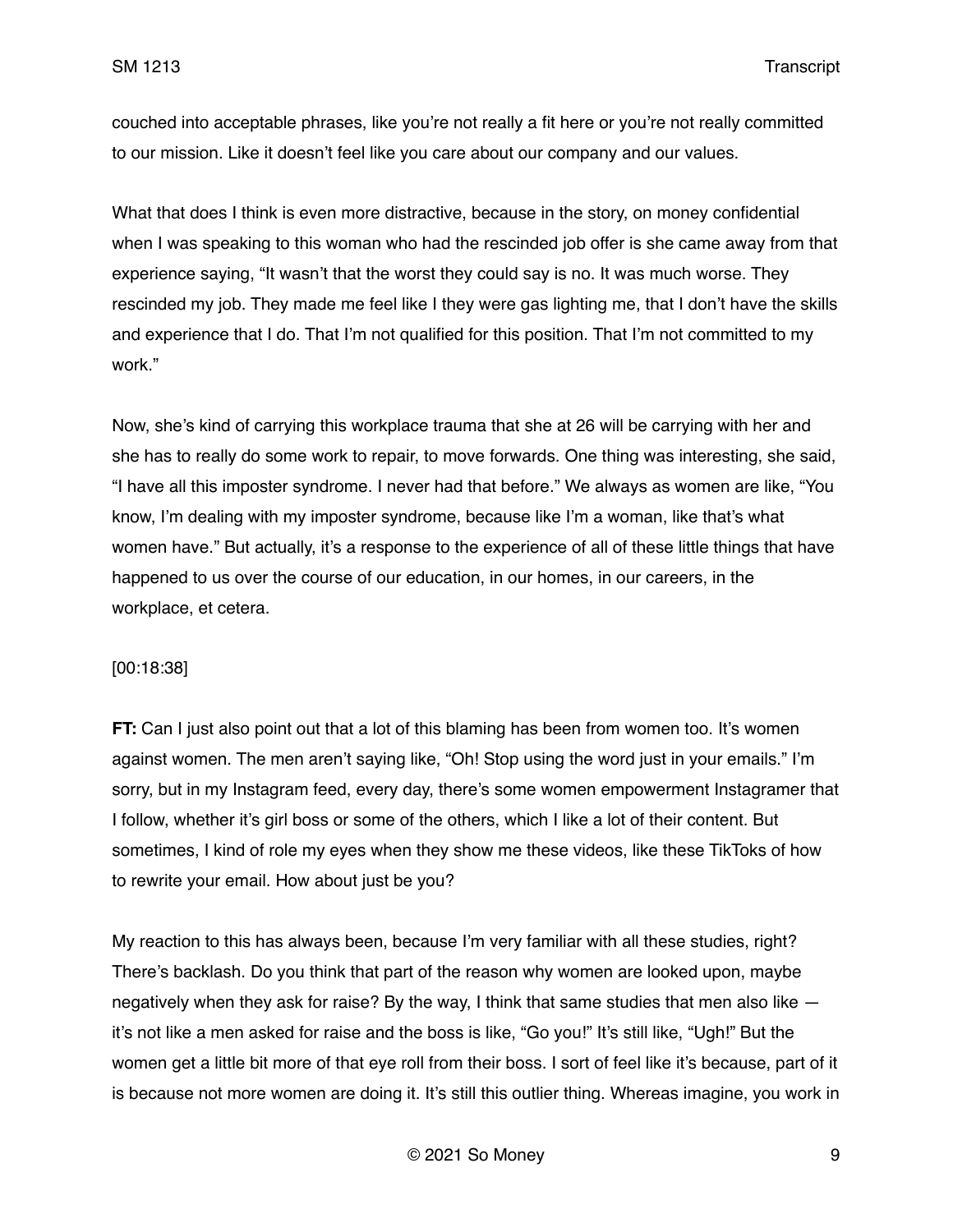an office where it's 50% men and 50% women, which we have some work to do there. But all of those women are asking for raises.

I just feel like there's power in numbers. It's harder for that employer to reject those women, if it's just that one woman in the workplace that's asking for raise and then 10 guys are doing it. I mean, I feel like she's going to get more scrutinized. My defense to these studies, which is like — because women will just throw their hands up in the end and will say, "Well, I'm not going to even ask for it because I'd rather just keep my job than lose my job." I say, you got to get like 10 more women at work on your side to go in and ask for that raise, because there's power in numbers. What do you think of that theory?

## [00:20:32]

**[00:20:33] SOR:** I think it's interesting and I agree that like the solution is not — I'm going to throw my hands up and do nothing, right? I do think that having an awareness that this is happening, the most important piece of it is that it kind of lets people let go of the self- blame and then kind of like the internalizing that it's just me. Like it's just me, that I'm not worthy that I'm not best/ I think that is maybe the most important piece of this. It's not saying there's an ambition penalty and so don't try to earn more, don't try to reach leadership, don't try to do all these things that are actually valuable and are going to help you build wealth. You should absolutely do those things.

But I think it's doing it, recognizing that it's not an individual issue, it's broader than us. Yes, both men and women perpetrate and hold these biases. We all do, so get in that. How do we better recognize these biases, manage them and also make sure that we're not blaming ourselves when they rear their heads.

## [00:21:47]

**FT:** It's almost — we need to write an article for the man in the room as well as the employer's male and female employers in the room. This is not a woman's issue. This is everybody's issue. There are many stakeholders and many influencers in this problem that we have. You have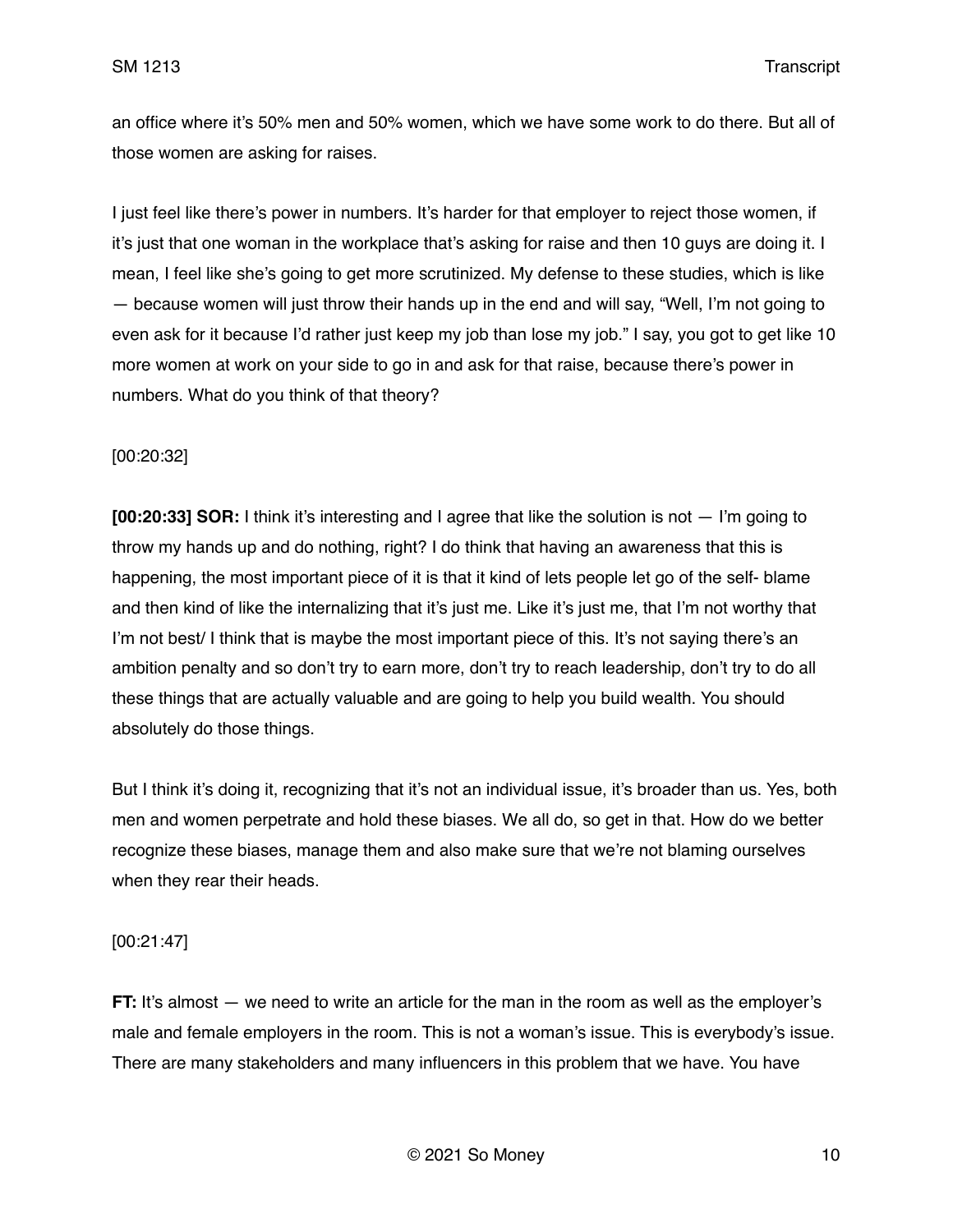really good advice in your article, starting with mentors should give better advice. Tell us what you mean by better advice?

## [00:22:15]

**SOR:** Yeah. What I mean by better advice is like, let's not just defer to advice that is like so oversimplified, that it's basically stripped of any nuance or context. My problem with a lot of the ask more dialogue is, is not the message itself. It's the total oversimplification of well, what is asking for more look like when I'm in an environment to where nobody in my company looks like me, when people do speak up, there is a lot of backlash. What are some of the ways that have worked better in the past?

One of the things I said is like, framing things as communal wins, as oppose to individual wins is a way to circumvent some of these penalties, because people hate to see women when winning for themselves. I think just acknowledging that fact and being like, "Okay." We shouldn't have to do this, but this is the reality. How do I frame what I'm working toward as something that is a net benefit to my boss, to the people around me, to my network? I think just even these simple reframes of adding this nuance, and adding the context of recognizing that the bias exists and then how do I create a work around in spite of that bias. Again, not that we should have to, but here we are. I think that's a really important place to start.

But I also think, part of this is about asking the questions around why things are happening rather than assuming why they're happening. What I mean by that is like, okay, so if we're saying that women are deferring many decisions to their partner, well, why don't we ask, why wouldn't those women feel financially empowered in the first place. This is what your book is about. It's like, "Well, when I am making more, there are all these social consequences that I'm experiencing as a result of that." The research shows that — you talked about this on a TV show. I think that husband stress levels rise when female partners hold more or more than 40% of the income.

[00:24:32]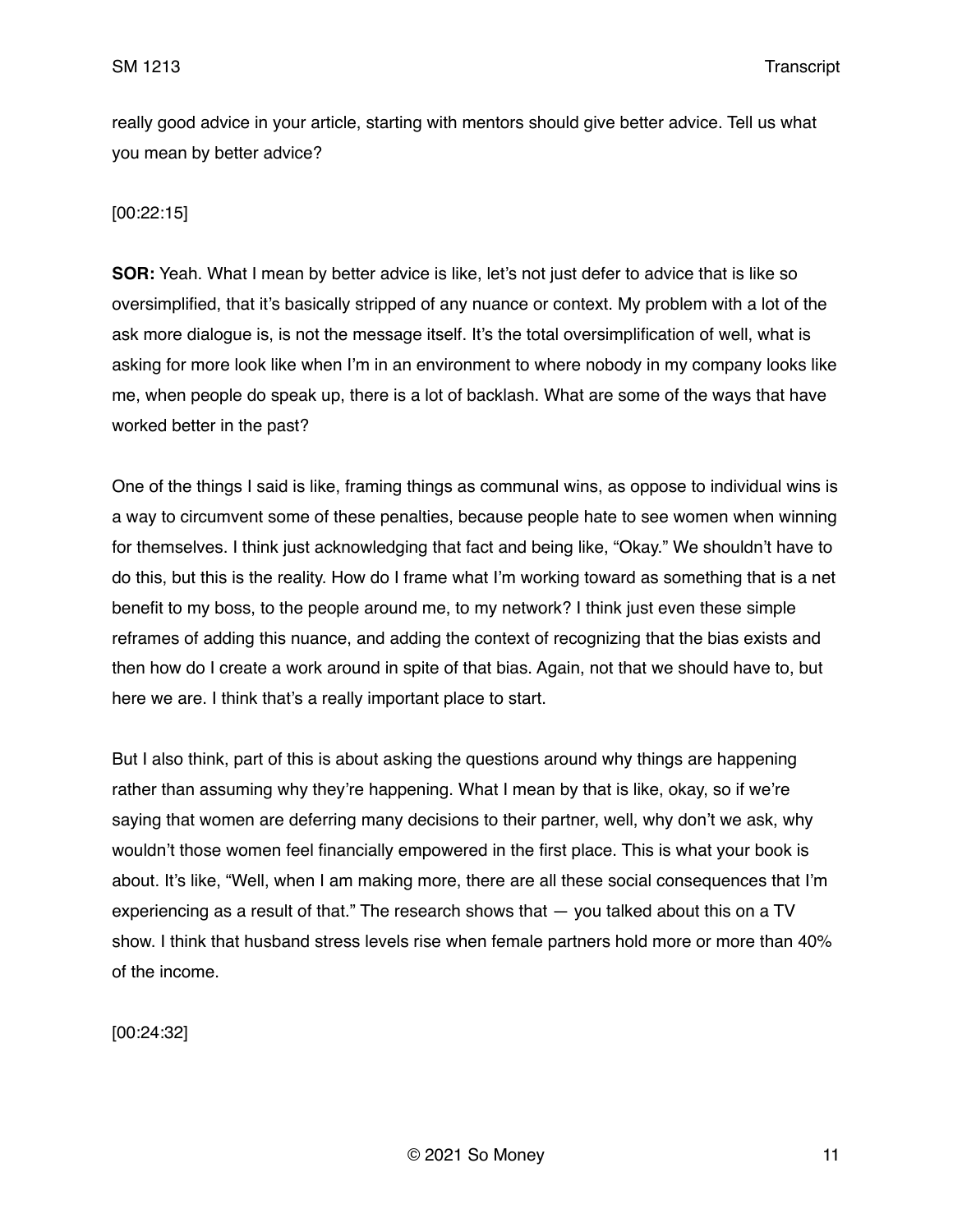**FT:** Yes, you're right. Sometimes there's a partner who is resistant to allowing his wife or female partner, to inviting her into the financials of the relationship, or you just sense that maybe that he wants to do that because this is how he feels, like he's going to provide for us. That totally happens. I just never been the woman who's like waiting for other people to figure out their shit. I need to get my shit done and I'm going to voice. We've talked about this sort of behind the scenes, you and I Stefanie when we've, for example, been annoyed when clients pay us late. I'm like, next email, you CC your attorney and maybe you underlined the fact that they are breaking the law. This isn't the first email. It is maybe the fifth email, and at that point, it constitutes it. It goes back to what I was saying about like leveraging your anger in a way that is very matter-of-fact and frankly, masculine. That's how the men would have done it.

[00:25:30]

**SOR:** I mean, that's the thing, right? It's like, what people think of as  $-$ [00:25:37]

**FT:** I'm not here to make friends, okay. I don't even want you to like me. I just need you to pay me. If I have to like just ride your tail, I'm going to do that.

### [00:25:48]

**SOR:** I think part of it too is like, what is the environment where — how do I identify the environment where it's safe for me to do that? Even if it's risking safety a little bit, there is a tipping point. I think it's just that it's so hard to say these things in a binary. What I'm saying is, like it's not one or the other. What I'm saying is, this is so, so, so messy and this is why. So let's use this ambition penalty to figure out what this weird middle ground is. Because like in this environment, yeah, I'm going to call my lawyer in on you and I am going to get my money.

But in another environment, like if I'm putting my financial security for my entire family at risk and I don't have something lined up, like I have to take that to expiration. It's just like acknowledging that this is so hard, and I hate this but it's true. There isn't easy answer. I just think there is a little bit of solace, and validation, and being able to have the language for it and just recognize that this is why this is so hard.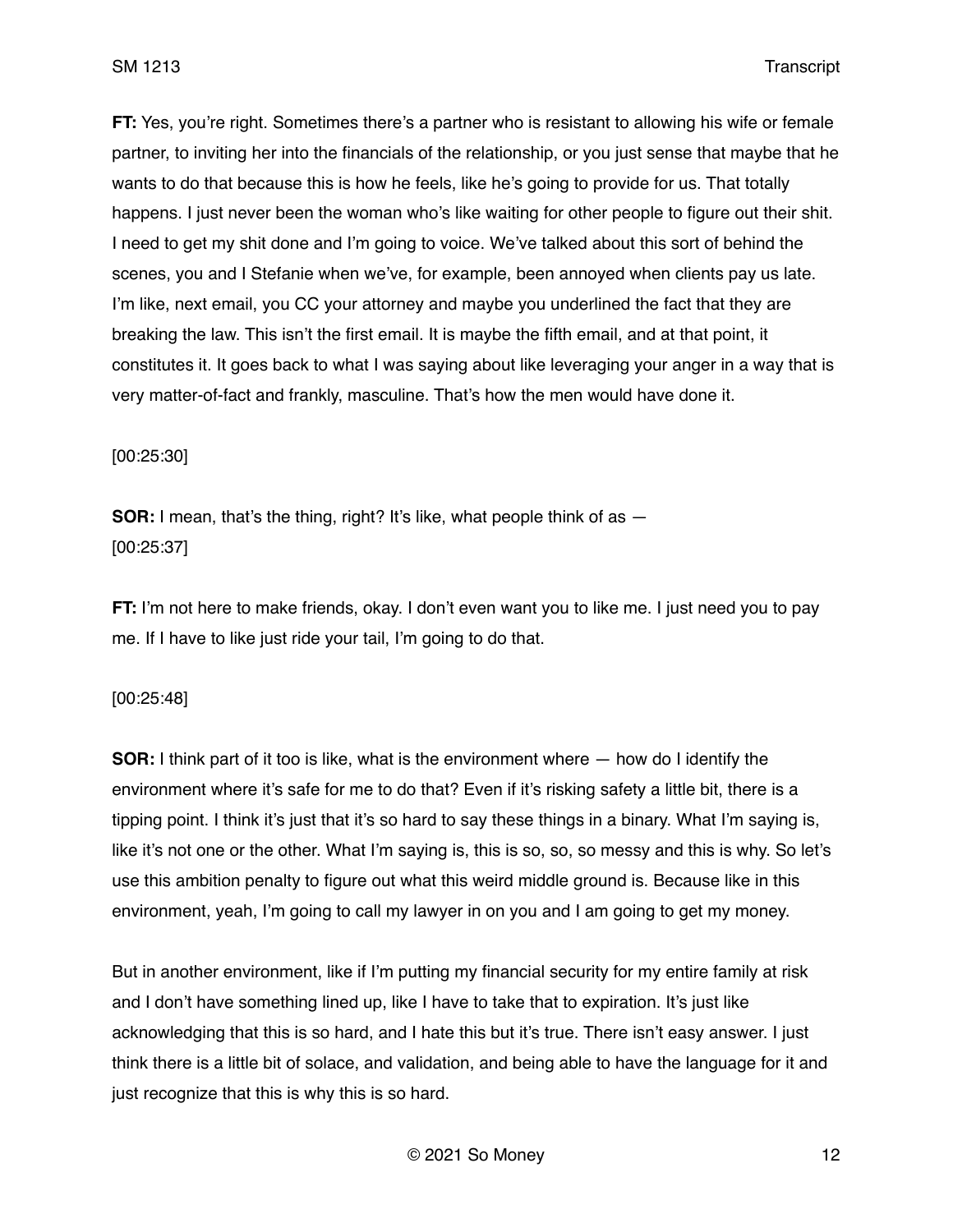## [00:26:54]

**FT:** It's exclusive to women to a degree, but men also experience this, this impostor syndromes, all of that.

## [00:27:03]

**SOR:** I think a lot of this is — and I'm still figuring out the language for it, because I think it's really tough, again, anytime we speak in a binary. This is really about traditional gender roles and our understanding of traditional gender roles, right? We expect men to behave in these traditionally masculine ways and women to behave in these traditionally woman ways. The fact is like, any time that your behavior goes against the expectation that somebody has based on how they perceive your gender identity, there's some kind of backlash, there's some kind of trigger. Especially we see it when women are behaving in masculine ways in traditionally masculine environments. That's like the hot red button for guys and even for women. We all perpetrate this stuff. We all perpetrate patriarchy. It's the system and we're all in it. It's like, all right, what do we need to do?

## [00:28:00]

**FT:** I joke, but sometimes I wonder. I've had easier career if I had chosen to be like a domesticity expert or like follow Martha Stewart's footsteps. I don't know.

## [00:28:15]

**SOR:** I mean, I think about that a lot, but I'm also like so bad at that stuff. But that's the stuff that like — this is why my Instagram following isn't as big as it is. I'm convinced. I can't baconize pie or rearrange my house.

# [00:28:31]

**FT:** I make nothing visually nice; I have to say.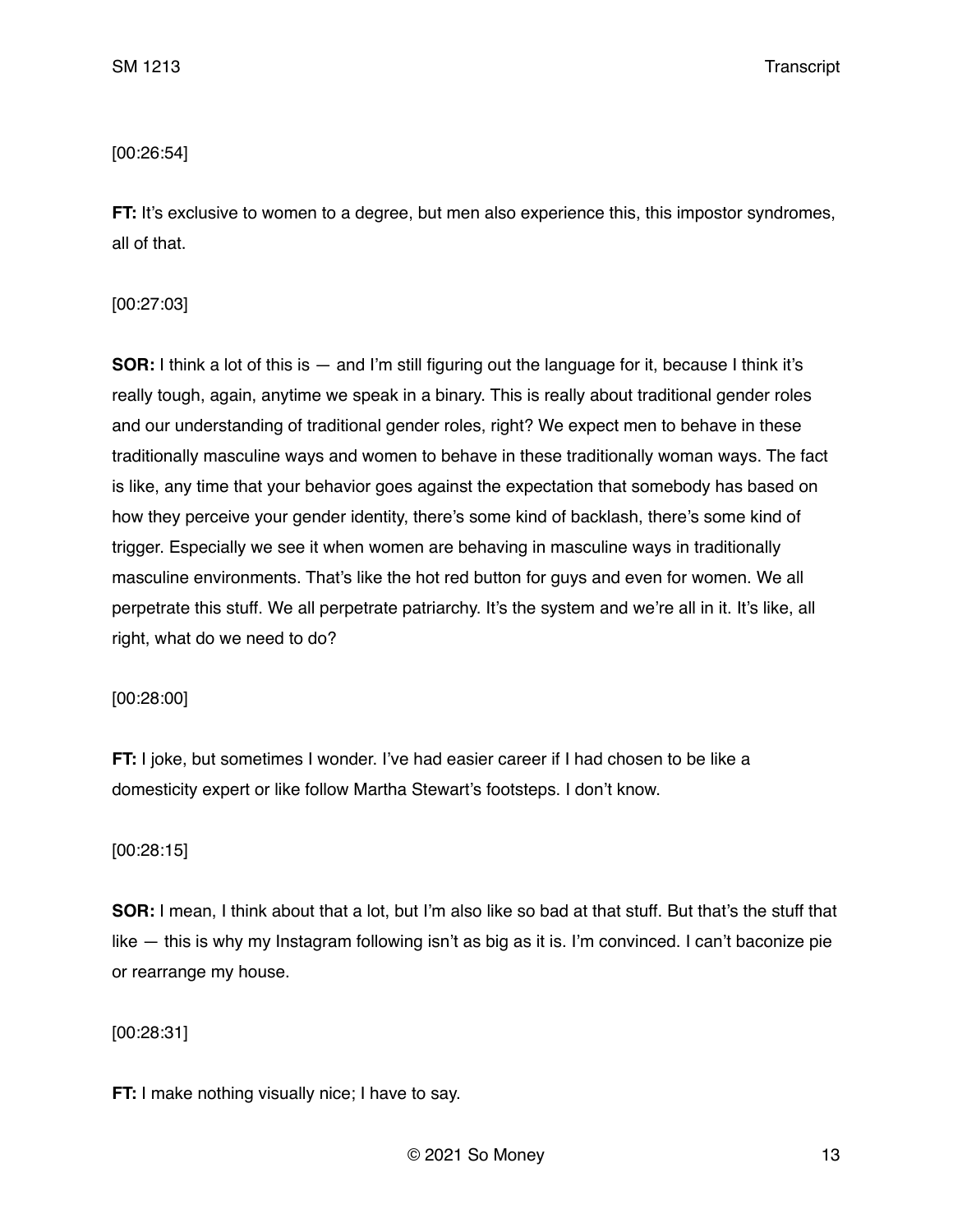[00:28:34]

**SOR:** This is like our whole Instagram theme, you're just like defying gender expectation.

[00:28:39]

**FT:** It's a lot of text. It's a lot of text.

[00:28:40]

**SOR:** It's a lot of text.

[00:28:42]

**FT:** Another piece of your advice is that companies should support women's ambitions through building out networks, where women's career and financial ambitions are celebrated rather than penalized. Can you share more about what that looks like for companies?

[00:28:58]

**SOR:** Yeah. There was some research that showed that companies that had affinity groups like women's groups, it gives women a place to connect in a safer space. Those companies, they have more women in leadership. I think it's funny because we sometimes think of these as like trivial thing or I don't know, like why do the women need to be by themselves. But there actually, they make meaningful differences in outcomes. I think we really do need to treat them as the powerful vehicles that they are. I think if you're not in a company that has that kind of program, finding other sources of support in a networking community, where you can identify with people who are going through similar struggles can give you language or reassurance that it's not just you. It's actually kind of the structural issue is going to be a huge deal.

I would also say, like if there are gender differences in pain advancement within a company, that requires some interrogation and like real interrogation. Not like, "Oh! All these ladies are just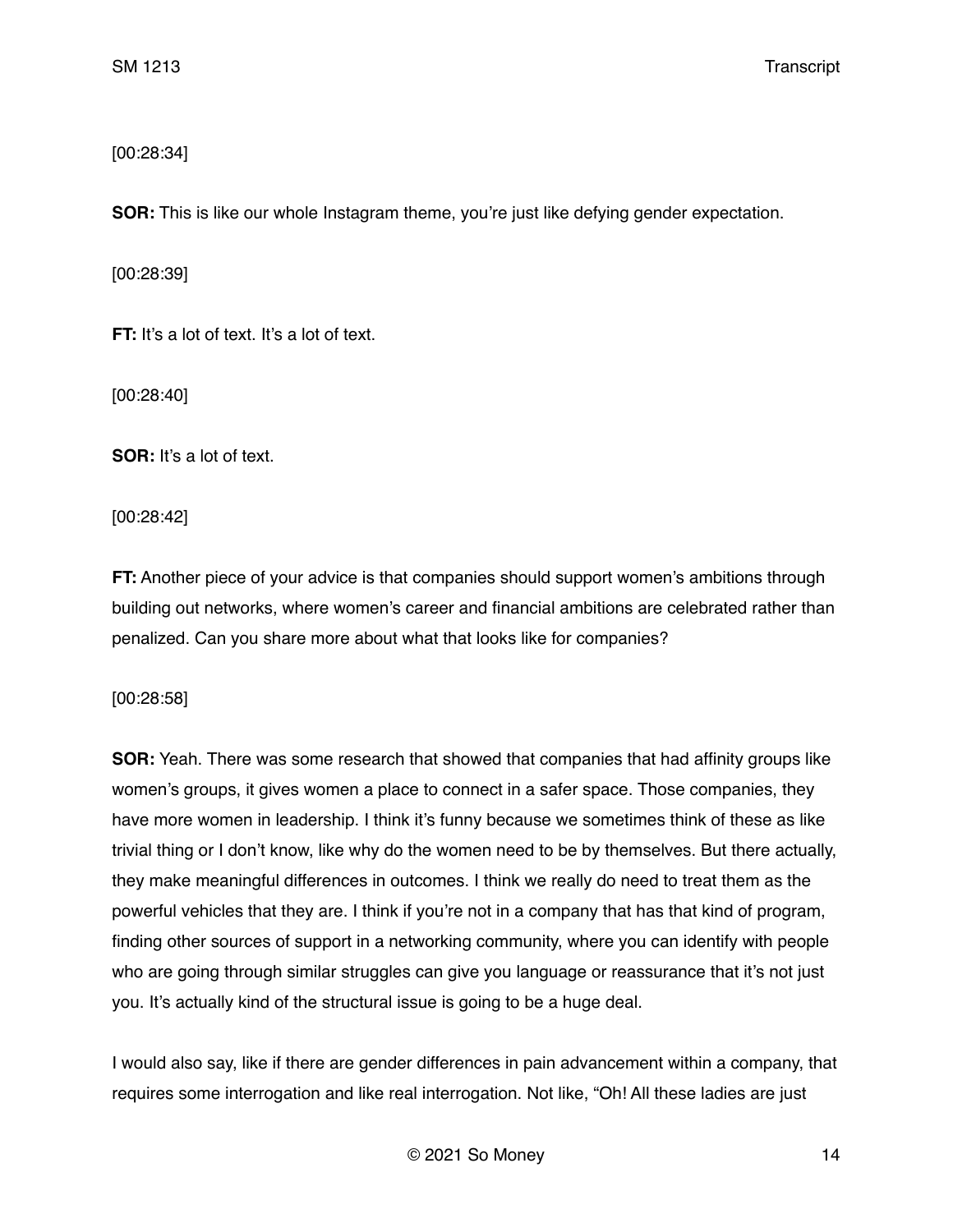dropping out of the workforce spontaneously." No, there's actually a ton of research even after women have children that a year later, almost all of them continue to be in the workforce, just are not often at the same job or in the same position because that company wasn't being accommodating.

But really, they're just making the assumption that those women have left the workforce. When in fact, that company was just so unwilling to change their policy to accommodate the needs of their workforce. I think a lot of this is about companies letting go of these assumptions that have been ingrained into our culture that women aren't interested in leadership, or certain jobs, or being in the workforce after they become others and being like, "Wait! Let's actually see what's happening if our entire leadership team is these white male MBAs. Maybe we're not as inclusive as we say we are.

[00:30:59]

**FT:** There are many of those kinds of companies. It's silly. It's not good business. When you don't have diversity within your company, you lose. Ultimately, it's not a long-term plan.

[00:31:10]

**SOR:** Exactly.

[00:31:10]

**FT:** We need more of those data points. But at the end of the day, this is maybe like an anthropological question, but like, why are we so resistant? Why can't we move on? We're so attached to these gender assignments.

[00:31:28]

**SOR:** Man! I really don't know. I'm so tired, right. When I just speak to them and then when I speak to basically anyone who's been traditionally marginalized within the workplace or in the world. There's a lot of people. It's just like this exhaustion. I think the thing that blows my mind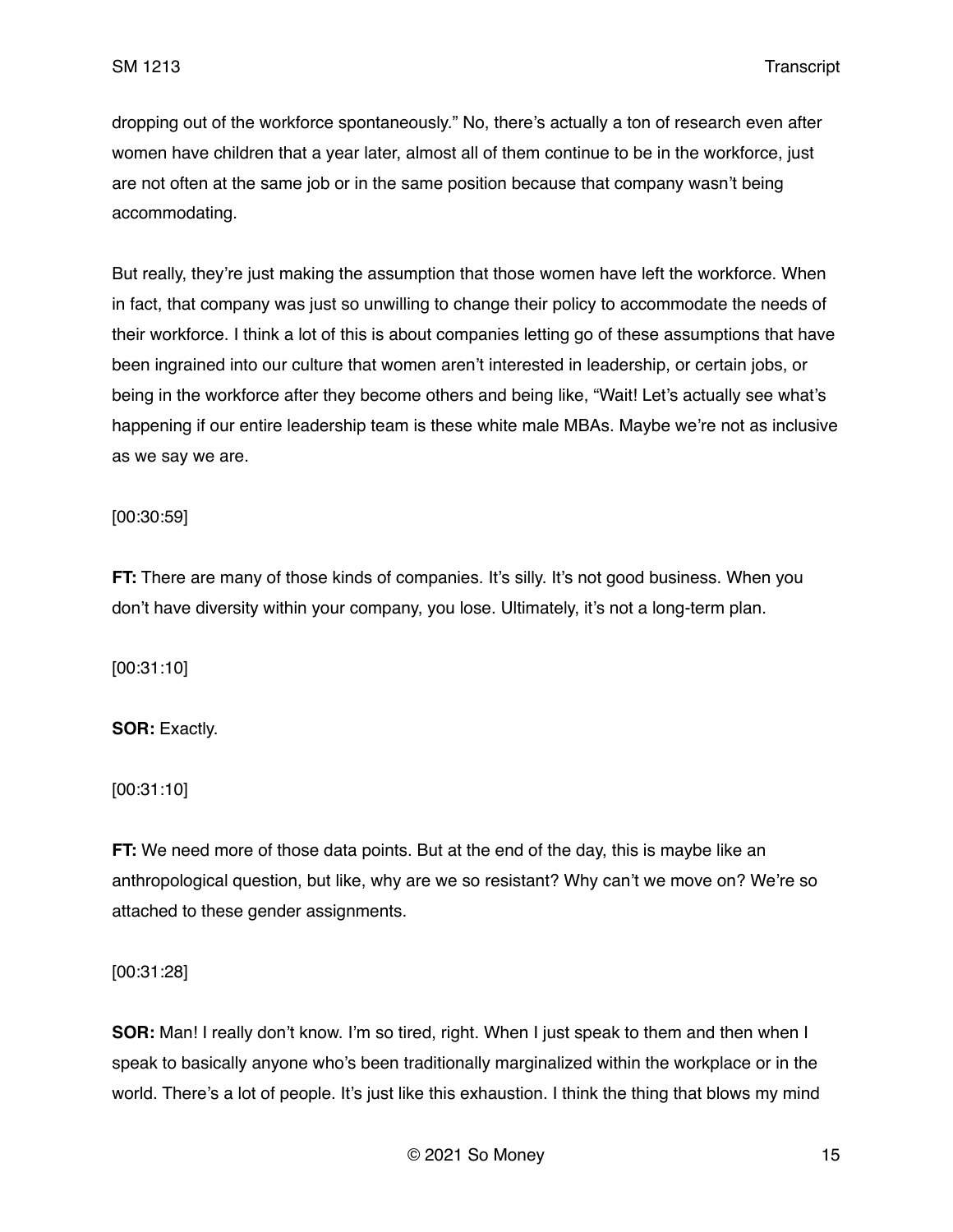about gender equity specifically is that women are half the population, and like the metrics really haven't moved much in like 10, 20 years. There's a lot of progress on measures of equity in the '70s. But when I look at the data now, it's like very depressing. It's very depressing.

I was talking about this in the Bloomberg live stream we did about the article, but not in the article itself, which was — I think that what happened was, I'm somebody who came of age and that like '90s, take your daughter to work day, girl power generation. It was like almost as if everybody had decided that to make progress on gender equity, we have to start with girls. We are going to start with the kids and like when those kids grew up, they're going to solve for it.

By the time those women are in the workplace, they'll be empowered enough, they'll have all the skills, all of the strength, all the girl power. Here we are, I'm in my mid-30s, we are seeing like the data around women in the pandemic, millennial mothers. Like these are the take-yourdaughter-to-work day girls. We are bleeding out.

My other phenomenon that I'm trying to coin is called the empowerment cliff. It's like, girl power, girl power, girl power. As soon as you become reproductive age and, in the workforce,, like you're on your own. That's it.

### [00:33:13]

**FT:** That kind of gave me goosebumps when you talk to bring your daughter to work and all of that. Because again, it makes it all about the women, and the girls and what they need to do as oppose to what men need to do, what companies need to do, what government needs to do, what the society cultural paradigm shift needs to do. It's a heavy lift and to assume that it's all  $$ just believe it, and do it and you'll be successful. That narrative is so tired. It doesn't work for everybody.

### [00:33:46]

**SOR:** Yeah, it doesn't work for any — oh, you're marginalized in this way, so here's what you need to do to change. Instead of being like, "Oh, wait! We have set up a system to basically put you down. Here's what we're going to change to make sure that doesn't happen anymore." This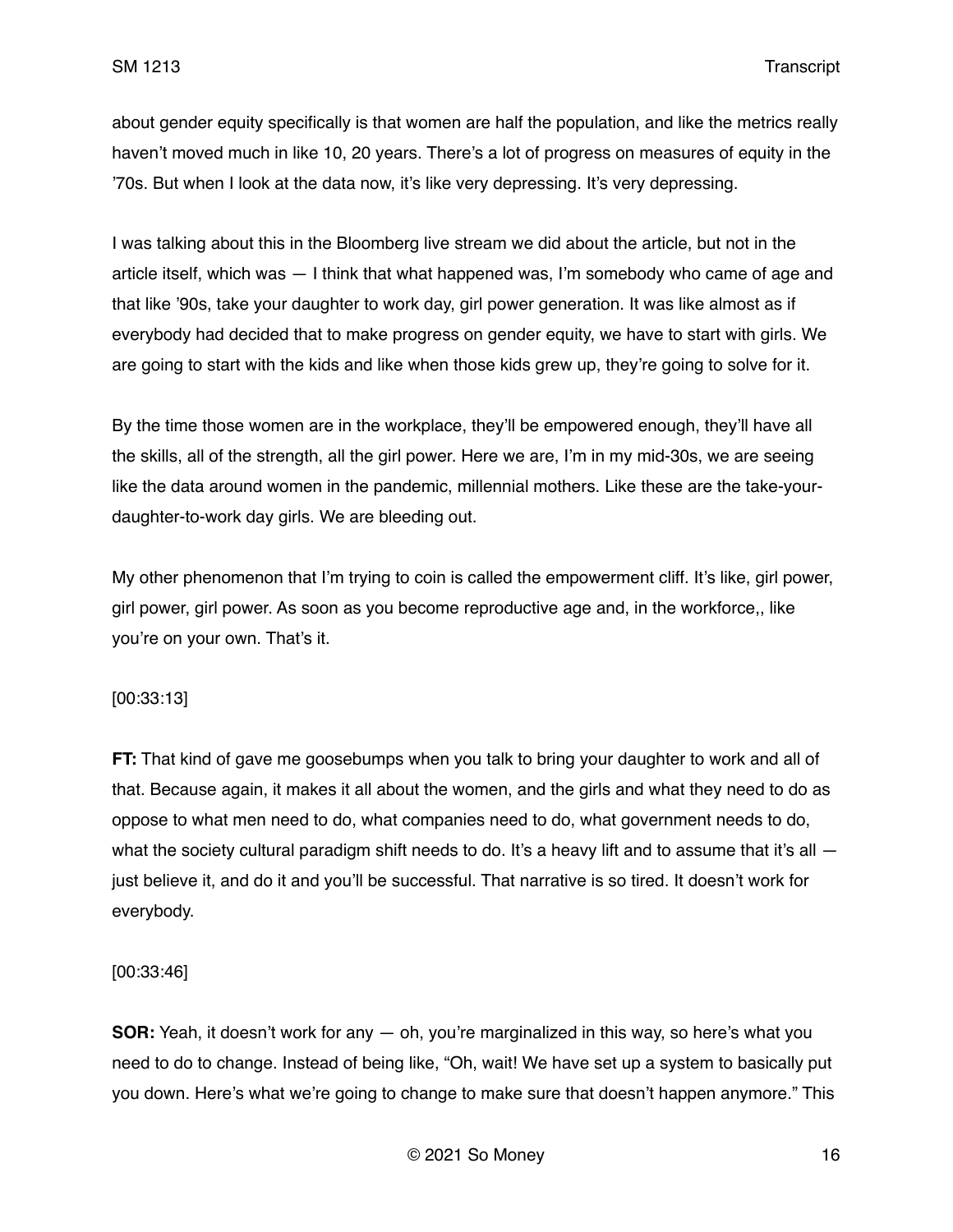is true for so many things. I am very aware that gender is just one small piece of this, and that's just one thing that I've been studying here. But obviously, this intersects with class, and race, and sexuality and other gender identity. Like there's just so much to it.

To your point, it is not on the people who are suffering as a result of these systems to fix it. Like we're doing our best. We are out there asking for more, and negotiating, and putting our hand up and trying to be more involved in household finances. I think it's time we put a little bit more responsibility on the world around us to say, "Hey! We're doing the thing. Stop punishing us for it."

[00:34:51]

**FT:** Yes. Stefanie O'Connell Rodriguez, oh my gosh. We could be here forever talking about this.

[00:34:57]

**SOR:** I know.

[00:34:59]

**FT:** I hope that you will continue this push. If a literary agent is listening, this is what I want the future of dialogue to be — when we talk about women, and money and success, this is so good, you're awesome. Thank you.

[00:35:16]

**SOR:** That really means a lot to me. Thank you, Farnoosh. Always an inspiration to me and I'm so glad we can have this conversation now, but I hopefully we'll continue to have it.

[00:35:28]